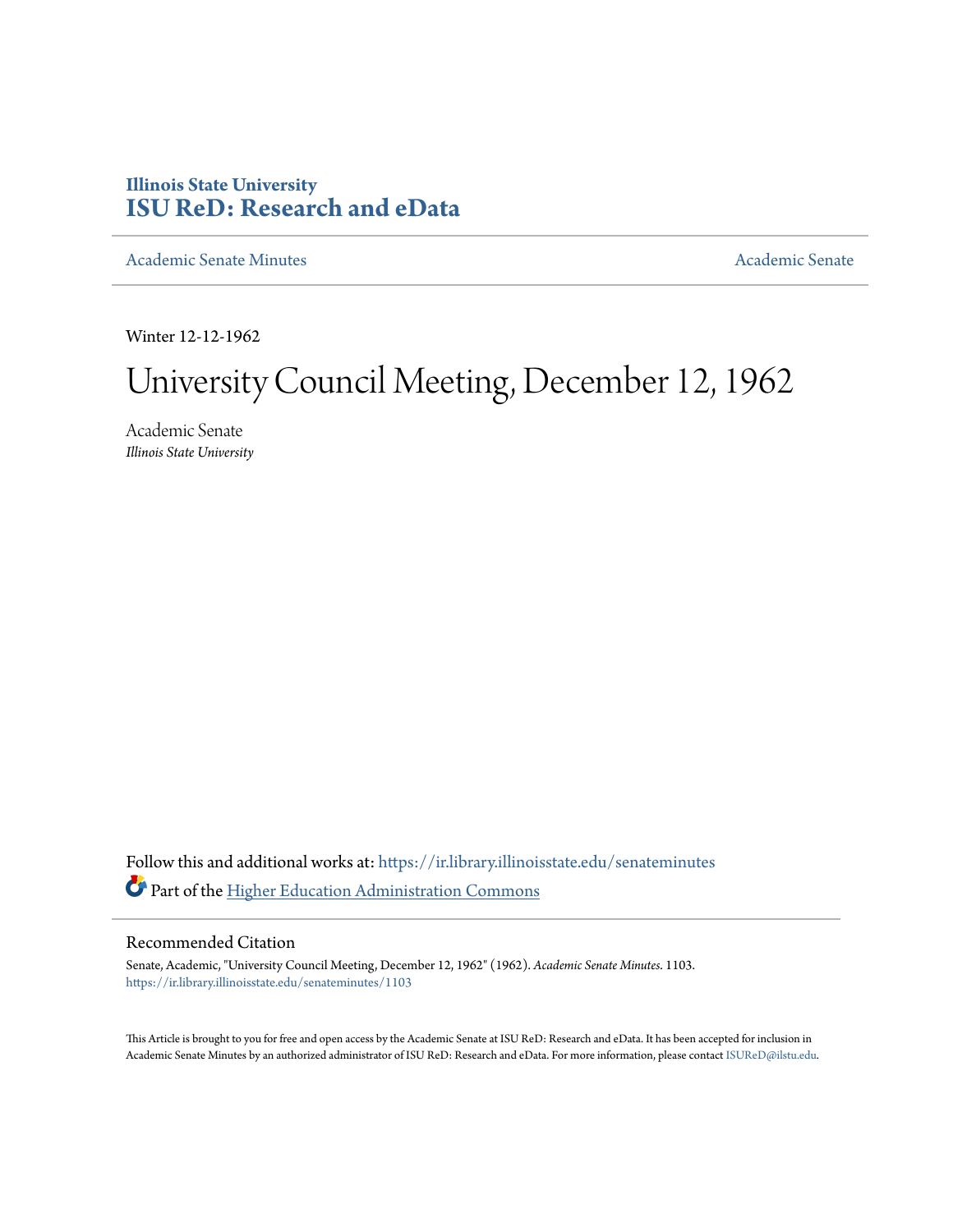# MINUTES OF THE UNIVERSITY COUNCIL (Not Approved by the Council)

#### Date: December 12, 1962

Members Present Robert Bone Arley Gillett Hal Gilmore Barbara Hall De Verne Dalluge Warren Harden Arlan Helgeson Eric Johnson

Arthur Larsen Lewis Legg Willard McCarthy Frank Philpot Donald Prince Elizabeth Russell Charles White

Visitors Benjamin Hubbard

## APPROVAL CF MINUTES

The minutes of the November 14 meeting of the University Council were accepted as distributed to the faculty.

#### COMMITTEE ON COMMITTEES

A motion was made by  $Mr_{\star}$  Legg and seconded by  $Mr_{\star}$  McCarthy that the names of six faculty members as suggested by the executive committee be submitted to President Bone for his selection of two members to serve three-year terms on the Committee on Committees. The motion carried. Miss Nina Gray and Mr. Lyle Young were selected by the President to serve on the committee.

It was moved by Dean Larsen and seconded by  $Mr_{\epsilon}$  Gillett that  $Mr_{\epsilon}$  Gilmore be elected by a unanimous ballot to serve as the University Council representative on the Committee on Committees for a one-year term. The motion carried.

## UNIVERSITY CALENDAR FOR 1964-1965

The proposed calendar for 1964-1965, including the 1965 summer session, was presented and explained by Dean Larsen. It was moved by Mr. Philpot and seconded by Miss Hall that the proposed calendar be presented to the faculty for their approval at the January faculty meeting. The motion carried. A copy of the proposed calendar is attached to the minutes.

#### VENDING MACHINES

 $Mr_{\bullet}$ , Johnson reported for the Ad Hoc Board that was appointed by the authority of the University Council on September 19, 1962, to study the problems associated with vending machines on the campus. The study was prompted as a result of questions of cost and budgeting policies which had been raised by the state auditors and the Governing Board .. Mr. Johnson indicated that the Ad Hoc Board had enlisted the help of the Lounge Committee, the Student Deans, the Housing Directors, and other key personnel in formulating the recommendations which are listed below.

The Board has the following recommendations to make with reference to placement, installation, and financial management of all vending machines located on University property:

No. 8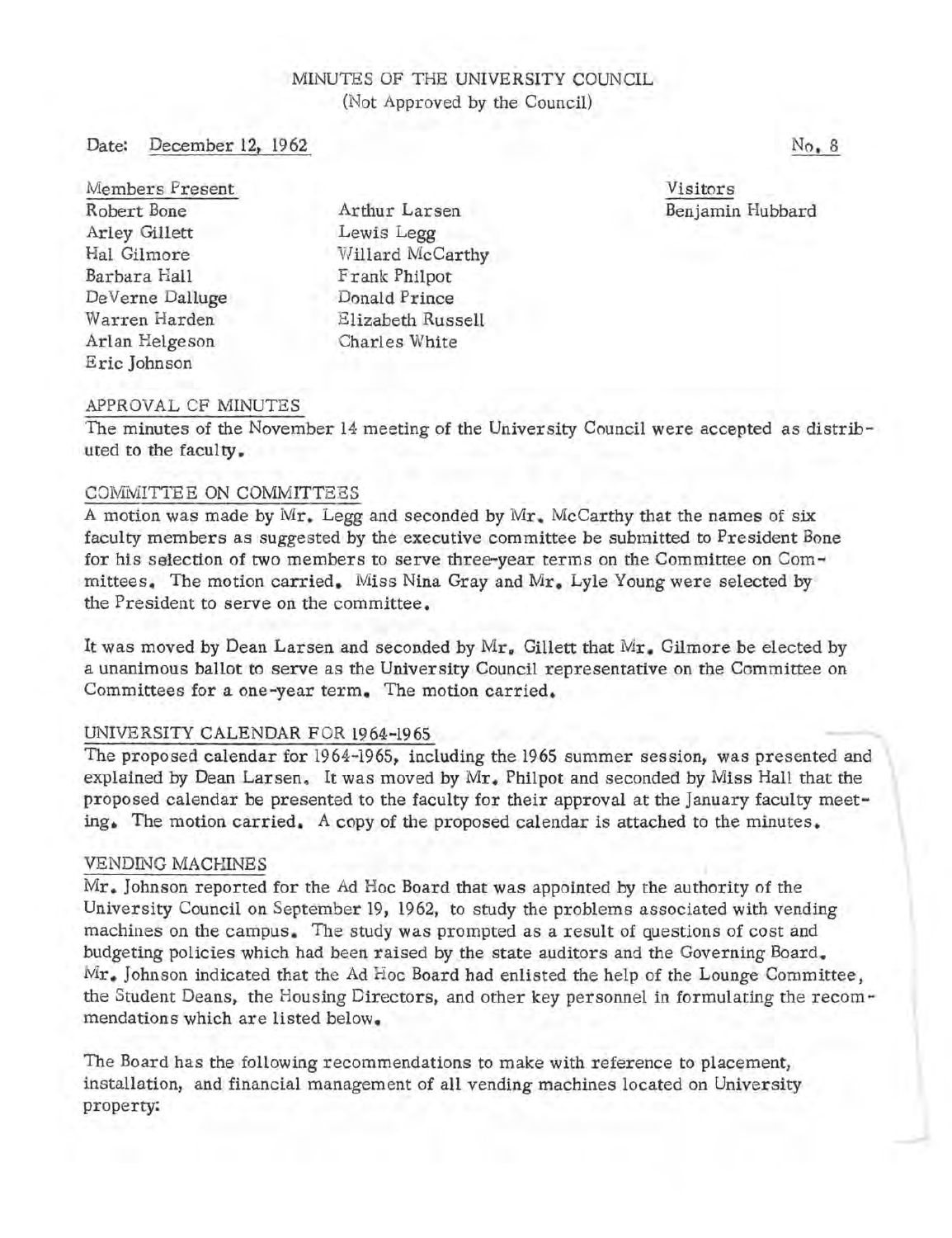- 1. That it shall be the policy of the University that all vending machines not owned by the University be placed on the basi's of specification, competitive bidding, and contract. It is the judgment of the committee that this will result in improved financial returns and controls as well as improvements in the appearance and quality of installations.
- 2. The decisions related to the placement of the vending machines, other than those . located in Bond Revenue projects, will be made through the Office of the President or his designated administrative official.
- 3. That all vending machine income shall be placed in a single trust account after first installation charges have been deducted from gross income, with the exception of that income derived from all machines placed in Bond Revenue projects. In the case of these latter installations, the Business Manager has responsibility, after conferring with the President, for determining what income is subject to allocation as indicated by Revenue Bond Indentures.
- 4. That a Vending Machine Revenue Control Board be established to disburse these funds and that the Control Board be composed of academic and non -academic personnel, and students.

i

- 5. That certain existing conditions be brought to the attention of the Control Board as it establishes policies and procedures to be followed in disbursing funds. Among these conditions are the following:
	- a, Recognized student organizations of a social and recreational nature have been developed in the residence halls. The activities of these organizations . have been financed in part by income from vending machines and this situation should continue to exist.
	- b. Income from vending machines located in the laboratory schools, where all or-nearly all of the funds received are from students of those schools, should be returned infull to the proper organizations in those schodls.
	- c. The University Lounge Committee has continuing financial requirements in carrying out its responsibilities for lounges located in buildings other than Bond Revenue. These requirements include some responsibility for the purchase, repair and cleaning of equipment.
- 6. That any excess revenue coming under the jurisdiction of the Vending Machine Revenue Control Board may be disbursed by either a loan or gift to any appropriate University-related organization concerned with scholarships,

A motion was made by Mr. White that the recommendations of the Ad Hoc Board be adopted. The motion was seconded by  $Mr_{\epsilon}$  Helgeson. In the discussion that followed it was pointed out that in 5.b. it was recommended that all income from vending machines in the laboratory schools should be returned to the laboratory schools. Mr. Larsen moved that this section be amended in such a way, that should it become necessary, part of this income could be used for expenses that might be involved with installation, maintenance, and similar expenses. Mr. Harden seconded the motion. The original motion carried. The motion to amend section 5.b. passed.